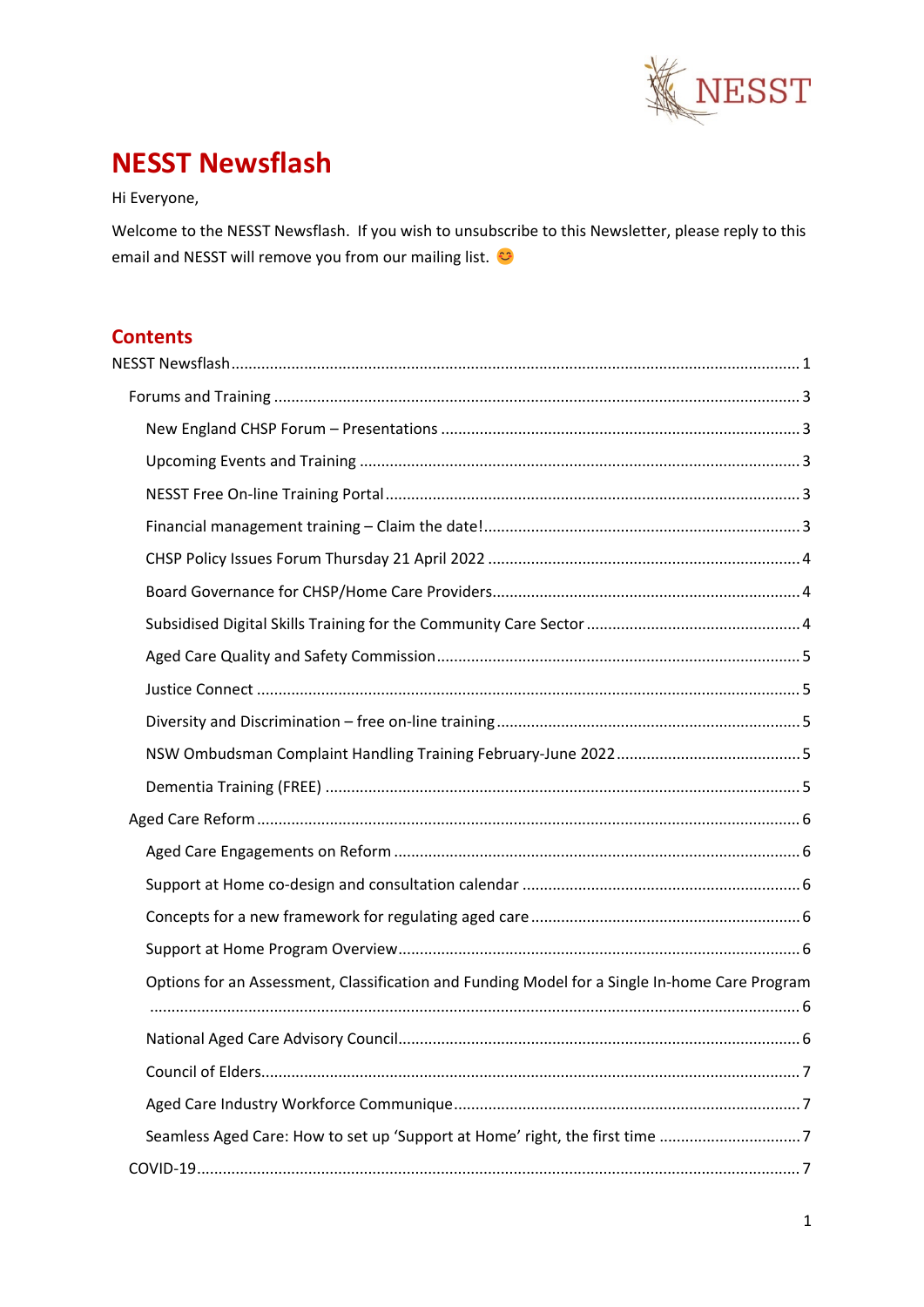

| Commonwealth Home Support Programme (CHSP) - Emergency support for COVID-19 8 |  |
|-------------------------------------------------------------------------------|--|
|                                                                               |  |
|                                                                               |  |
|                                                                               |  |
|                                                                               |  |
|                                                                               |  |
|                                                                               |  |
|                                                                               |  |
|                                                                               |  |
|                                                                               |  |
|                                                                               |  |
|                                                                               |  |
|                                                                               |  |
|                                                                               |  |
|                                                                               |  |
|                                                                               |  |
| New Resources Available: Trauma & Aged Care Support and Information Hub 11    |  |
|                                                                               |  |
|                                                                               |  |
|                                                                               |  |
|                                                                               |  |
|                                                                               |  |
|                                                                               |  |
|                                                                               |  |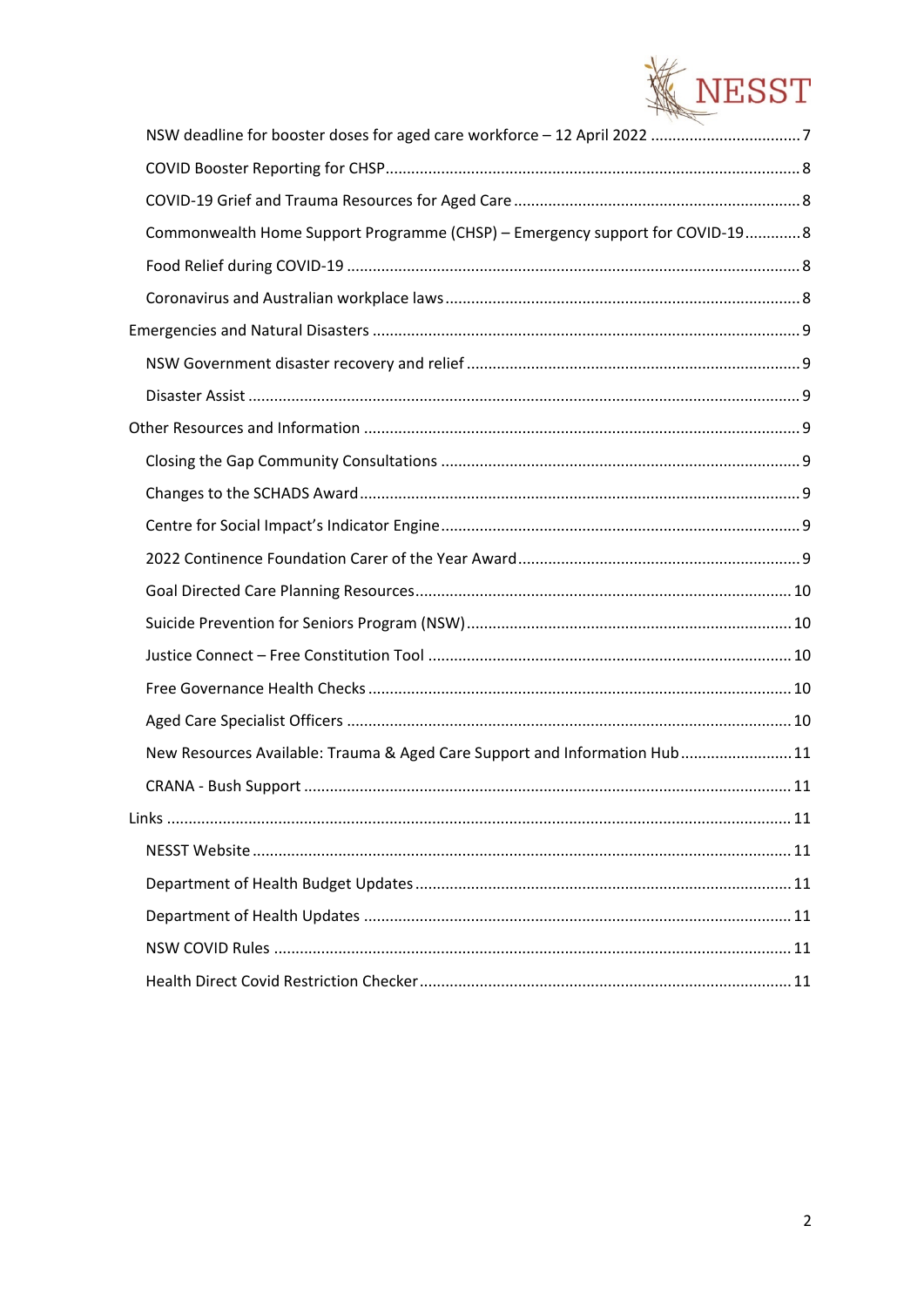

# <span id="page-2-0"></span>**Forums and Training**

# <span id="page-2-1"></span>**New England CHSP Forum – Presentations**

View the presentations by Paul Sadler and Professor Michael Fine on the NESST You Tube Channel.

Paul Sadler [Paul Sadler 22 February 2022 -](https://www.youtube.com/watch?v=j7qp-uiL8Qo) YouTube

Michael Fine<https://youtu.be/NYPcOJH2xh4>

# <span id="page-2-2"></span>**Upcoming Events and Training**

The Calendar of Events is sent out twice a year. Contac[t info@nesst.org.au](mailto:info@nesst.org.au) if you would like to receive a copy of the calendar or visit our websit[e Training and Events –](https://www.nesst.org.au/training-and-events/) NESST

# <span id="page-2-3"></span>**NESST Free On-line Training Portal**

The portal is now available to all New England Aged Care providers and all community transport projects in NSW. Please share with your staff and volunteers:

A certificate of completion is emailed on completion.

To access the resources please follow this link:<https://nesstbasictraining.thinkific.com/>

- An introduction to the Commonwealth Home Support Programme
- Food Safety for Seniors
- Dementia Basics
- Duty of Care
- Professional Boundaries
- Confidentiality
- An Introduction to Community Transport
- Safe Driving for Community Transport
- Driver Responsibilities and Transporting Clients

# <span id="page-2-4"></span>**Financial management training – Claim the date!**

**Time:** 10am – 11.30am

**Date:** 6 & 7 April 2022

**Format**: 2 x 90-minute online sessions

**Presenters:** Stewart Brown Accountants

#### **Focus**

The workshop will assist aged care service providers (both CHSP-funded & Approved Aged Care Package providers), to prepare for the new Aged Care system proposed by the Federal Government. It will build on and support Carrie Hayter's Unit Costings Tool.

The Free Unit Costing tool & resources are now available

Download the Unit Costings Tool from Carrie Hayter's website

[https://www.carriehayter.com/training/calculate-the-cost-of-providing-home-support-services](https://urldefense.proofpoint.com/v2/url?u=https-3A__www.carriehayter.com_training_calculate-2Dthe-2Dcost-2Dof-2Dproviding-2Dhome-2Dsupport-2Dservices&d=DwMFaQ&c=euGZstcaTDllvimEN8b7jXrwqOf-v5A_CdpgnVfiiMM&r=27gQ-C9wmV4GjuBokqzYhniUMAzlOMg5caVrT-72Vl8&m=I2B99H63suukimcyBt3D7SQPA_BP9zB5YPoeZTMmA6M&s=mVGNPcRYnPolfa2I56Jl6jEIlVa_PePJkADfTj8au2Q&e=)

View the Unit Costing video on Vimeo her[e https://vimeo.com/643686417](https://urldefense.proofpoint.com/v2/url?u=https-3A__vimeo.com_643686417&d=DwMFaQ&c=euGZstcaTDllvimEN8b7jXrwqOf-v5A_CdpgnVfiiMM&r=27gQ-C9wmV4GjuBokqzYhniUMAzlOMg5caVrT-72Vl8&m=I2B99H63suukimcyBt3D7SQPA_BP9zB5YPoeZTMmA6M&s=IydYSZmwnQkk1NxNkUy6EZZc4c0MYDddNp9xZk6W1jA&e=)

## *Registration links will be provided soon!*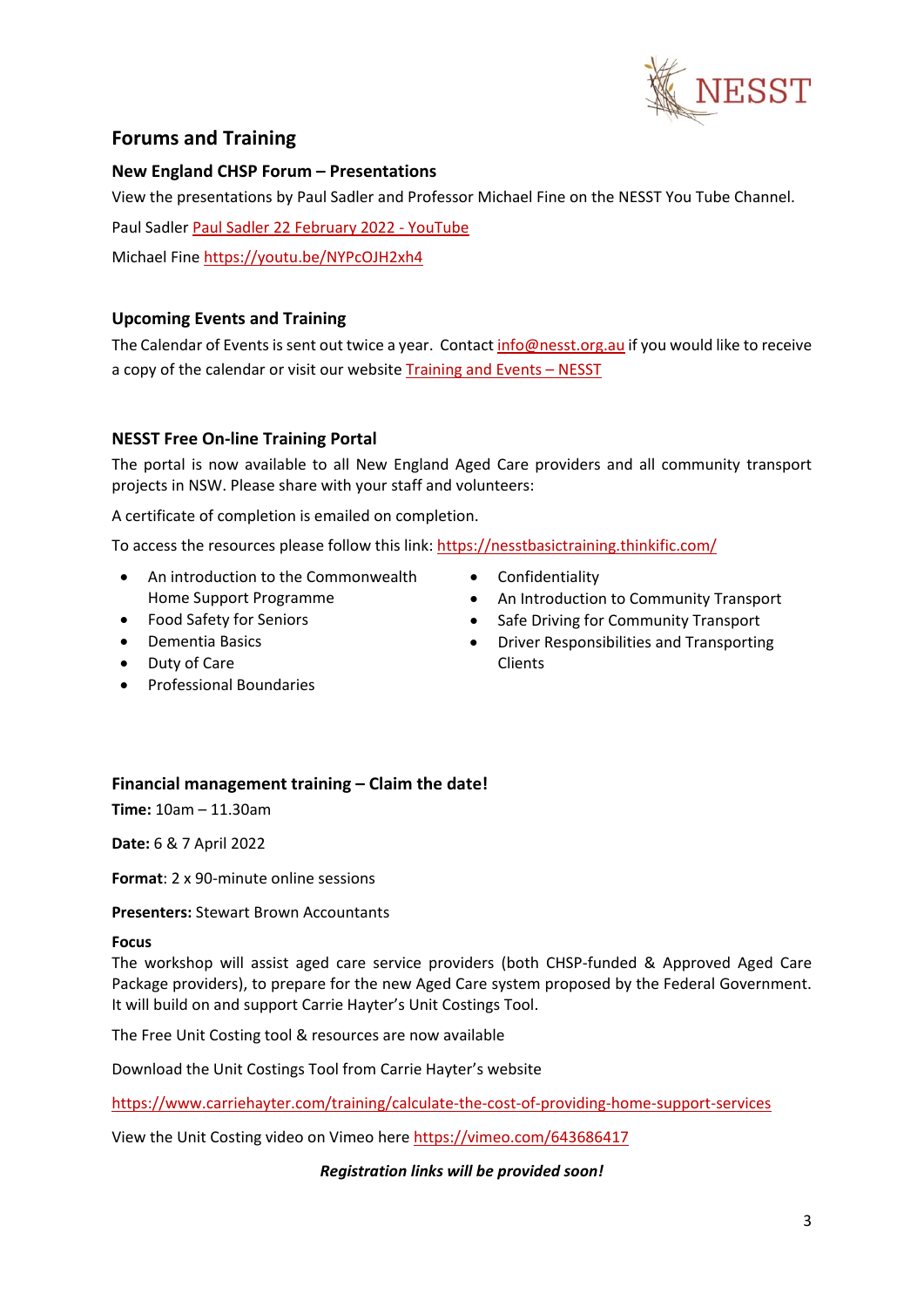

# <span id="page-3-0"></span>**CHSP Policy Issues Forum Thursday 21 April 2022**

Blue Sky Community Services – Sector Support & Development and Booroongen Djugun – Aboriginal Sector Support & Development are hosting four forums in April and May, with providers from the New England invited to participate.

The forums will be facilitated by Glen Sorenson and the first forum will examine the impacts of policy change for home care providers. Presenters are:

- **Troy Speirs** the Senior Policy Advisor at Leading Age Services Australia Ltd (LASA)
- **Paul Sadler is** the CEO of Aged & Community Services Australia (ACSA)
- **Michael Fine** Honorary Professor, School of Social Sciences, Macquarie University

**Date:** Thursday 21 April 2022

**Time:** 10am to 1pm

**Registration:** [Mid North Coast Aged Care Forum -](https://bluesky.org.au/events/mid-north-coast-aged-care-forum/) Blue Sky Community Services

**Registration Fee:** \$20 ex GST per person

Details on subsequent forums will be released soon.

- **26 April 2022 Forum 2:** Changes Impacts on Services speakers to be confirmed
- **4 May 2022 Forum 3:** Employment in Aged Care speakers to be confirmed
- **24 May 2022 Forum 4:** Managing Change speakers to be confirmed

## <span id="page-3-1"></span>**Board Governance for CHSP/Home Care Providers**

ACSA is running two governance training sessions for boards, subsidised for NSW CHSP Providers, on 17 & 24 March. The sessions will be held over two evenings and are designed specifically for boards and management staff of small providers, including those in regional and remote locations. Register here:

[Board Governance for CHSP/Home Care Providers –](https://www.agedservicesworkforce.com.au/event/board-governance-for-chsp-home-providers/) ACSA Learning and PD [\(agedservicesworkforce.com.au\)](https://www.agedservicesworkforce.com.au/event/board-governance-for-chsp-home-providers/)

## <span id="page-3-2"></span>**Subsidised Digital Skills Training for the Community Care Sector**

Improve the digital skills of your workforce with the help of your local Community College campus. Confident and efficient use of technology by workers in the care and support services sector is a strong focus of the government's national plan for digital transformation.

Short courses can teach care and support staff the digital basics they need to respond to new technologies in the workplace and provide a better service to their clients.

Contact Community College Northern Inland on 1800 952 264 (RTO 90027).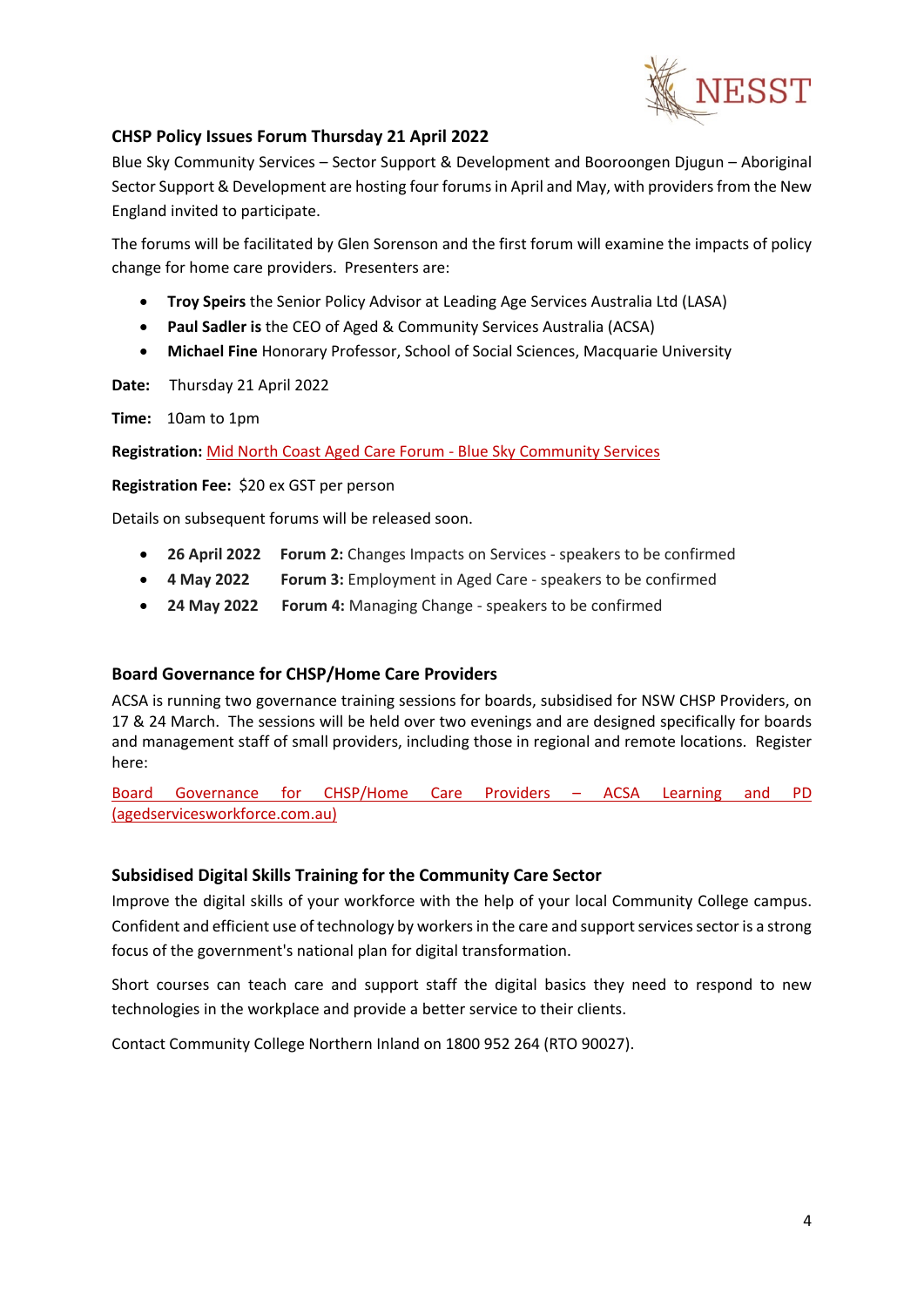

#### <span id="page-4-0"></span>**Aged Care Quality and Safety Commission**

Have you claimed your 4 free registrations for the Commission's ALIS learning platform? Commonwealth-funded aged care services have been offered up to four free registrations for each service location. These free registrations are available up until 1st July 2022.

Learn more and register here [https://learning.agedcarequality.gov.au](https://learning.agedcarequality.gov.au/)

#### <span id="page-4-1"></span>**Justice Connect**

Watch live and on demand webinars on starting and running a not-for-profit organisation on the Justice Connect website. The webinars are aimed at small to medium not-for-profit organisations and presented by lawyers and guest presenters. Find information on upcoming webinars and access to recordings here[: https://www.nfplaw.org.au/training/webinars](https://www.nfplaw.org.au/training/webinars)

#### <span id="page-4-2"></span>**Diversity and Discrimination – free on-line training**

A diverse and inclusive workforce is good for business. It encourages acceptance and respectful behaviour and minimises the risk of discrimination. This course will show you how to promote diversity and prevent discrimination in your workplace.

[Diversity and discrimination -](https://www.fairwork.gov.au/tools-and-resources/online-learning-centre/diversity-and-discrimination) Fair Work Ombudsman

#### <span id="page-4-3"></span>**NSW Ombudsman Complaint Handling Training February-June 2022**

The NSW Ombudsman is offering the following online courses on various dates between February and June this year. Discounts for NFPs are available.

[Fundamentals of complaint handling -](https://www.ombo.nsw.gov.au/training-workshops-and-events/our-workshops/complaint-handling-training/FCH) NSW Ombudsman

[Managing unreasonable conduct by a complainant -](https://www.ombo.nsw.gov.au/training-workshops-and-events/our-workshops/complaint-handling-training/managing-unreasonable-conduct-by-complainants) NSW Ombudsman

#### <span id="page-4-4"></span>**Dementia Training (FREE)**

Highly recommended range of short (10-30 minute) and long (3 hours) training courses on a wide range of topics related to dementia. Certificate on completion.

Find out more here: [Online Dementia Courses | DTA](https://dta.com.au/online-dementia-courses/)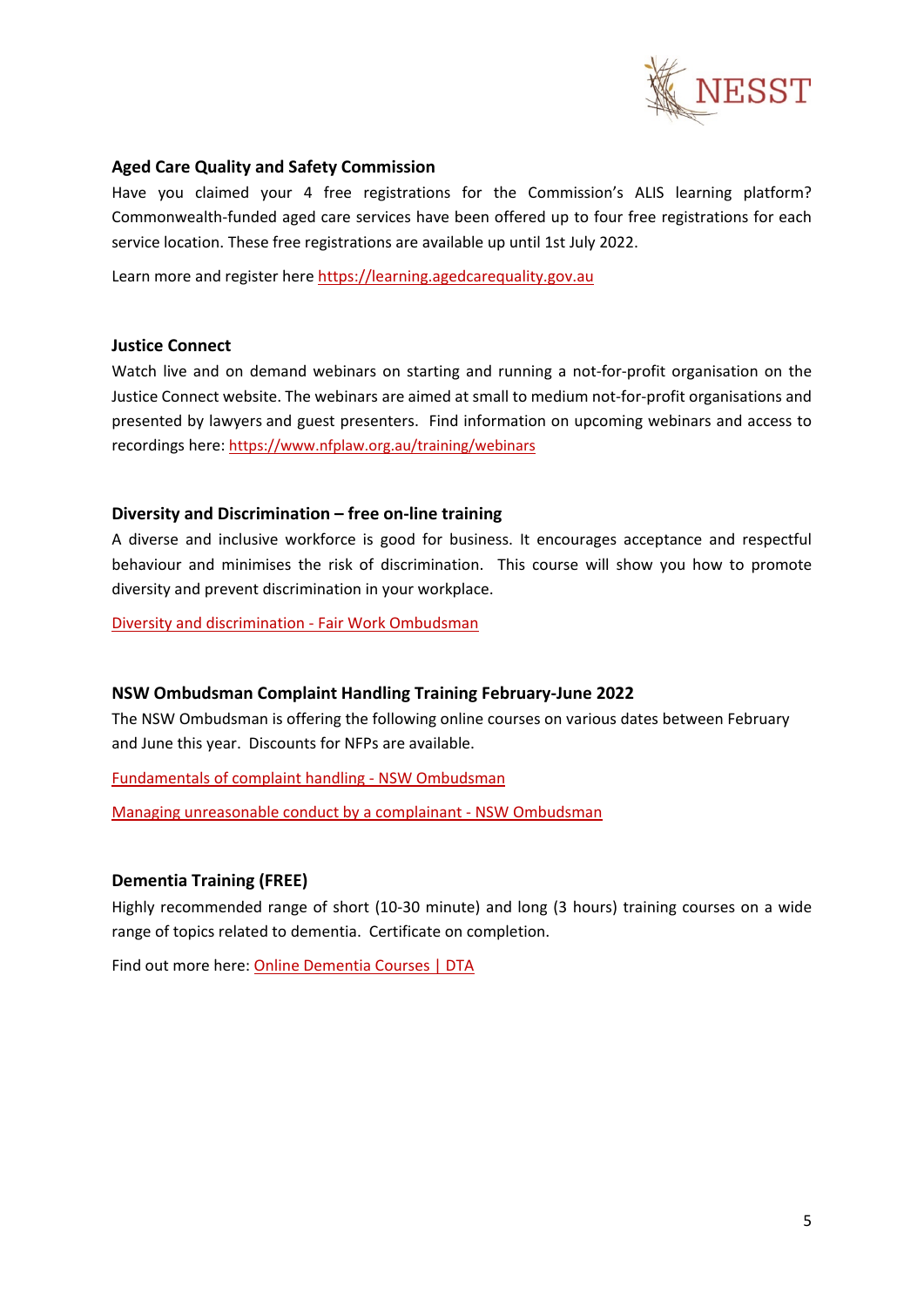

# <span id="page-5-0"></span>**Aged Care Reform**

# <span id="page-5-1"></span>**Aged Care Engagements on Reform**

Sign up to stay informed on the design and implementation of aged care reforms.

The link is[: Aged care registration form \(qualtrics.com\)](https://healthau.au1.qualtrics.com/jfe/form/SV_2tWXoF3uTem0tdc)

# <span id="page-5-2"></span>**Support at Home co-design and consultation calendar**

The Department of Health timeline for co-design and consultation of the Support at Home program is available [here](https://www.health.gov.au/resources/publications/support-at-home-co-design-and-consultation-calendar) in Word and PDF.

# <span id="page-5-3"></span>**Concepts for a new framework for regulating aged care**

Paper outlining early thinking in developing a new regulatory framework to support the future aged care system. Published on 8 February 2022 and available in Word and PDF here:

[Concepts for a new framework for regulating aged care](https://www.health.gov.au/news/release-of-the-concept-paper-concepts-for-a-new-framework-for-regulating-aged-care)

## <span id="page-5-4"></span>**Support at Home Program Overview**

This Paper provides an overview of the proposed design for the new Support at Home Program, commencing July 2023. Published on 6 January 2022 and available in Word and PDF here:

[Support at Home Program Overview | Australian Government Department of Health](https://www.health.gov.au/resources/publications/support-at-home-program-overview)

# <span id="page-5-5"></span>**Options for an Assessment, Classification and Funding Model for a Single In-home Care Program**

HealthConsult report identifying and evaluating options to develop an Assessment, Classification and Funding model for the varied needs of older people and their informal carers at home and in the community. Published 27 May 2020 and updated on 6 April 2021.

[Options for an Assessment, Classification and Funding Model for a Single In-home Care Program |](https://www.health.gov.au/resources/publications/options-for-an-assessment-classification-and-funding-model-for-a-single-in-home-care-program)  [Australian Government Department of Health](https://www.health.gov.au/resources/publications/options-for-an-assessment-classification-and-funding-model-for-a-single-in-home-care-program)

# <span id="page-5-6"></span>**National Aged Care Advisory Council**

Details about the Council Members is now available her[e National Aged Care Advisory Council |](https://www.health.gov.au/committees-and-groups/national-aged-care-advisory-council)  [Australian Government Department of Health,](https://www.health.gov.au/committees-and-groups/national-aged-care-advisory-council) as well as links to the December 2021 and January 2022 communiques.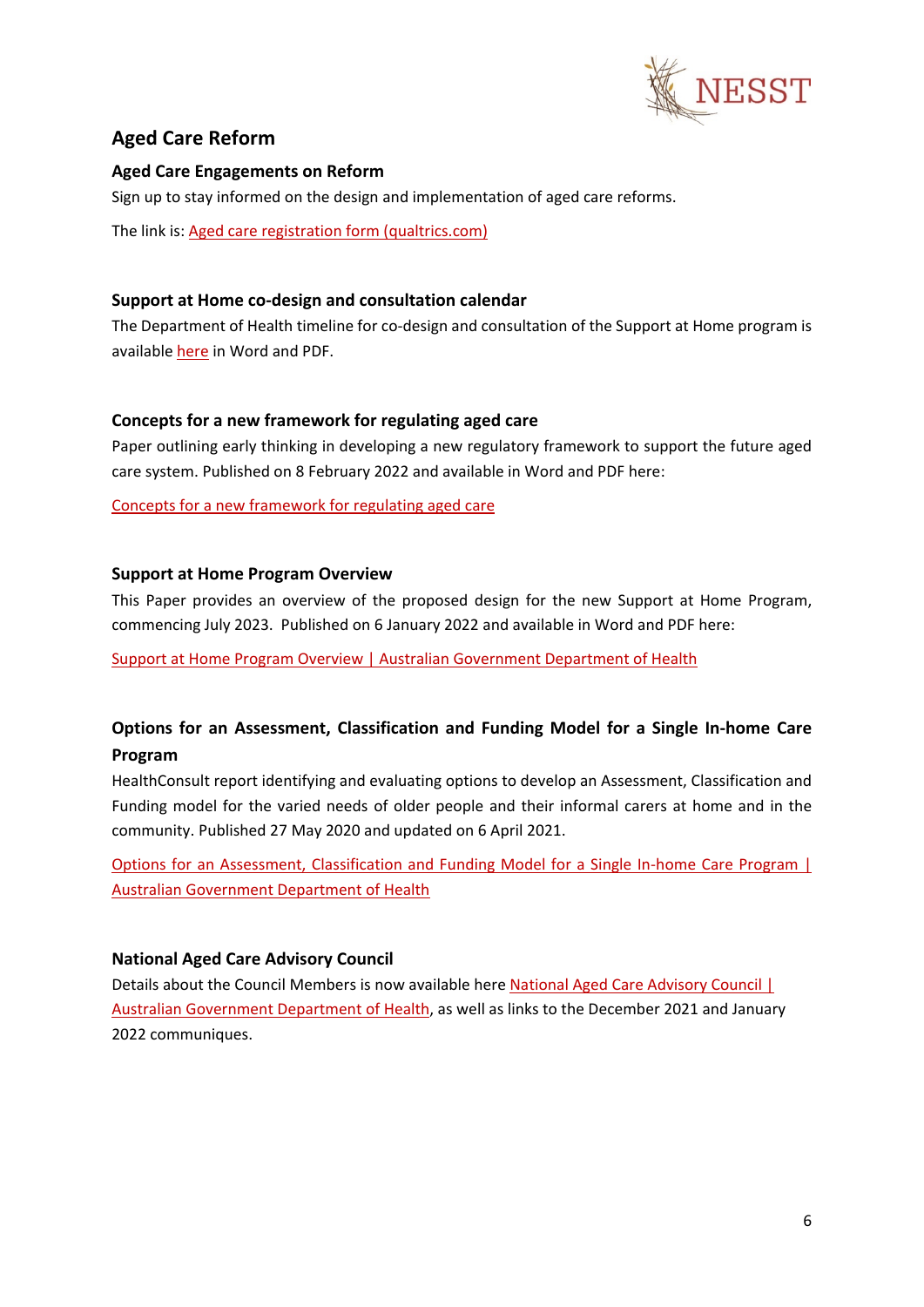

# <span id="page-6-0"></span>**Council of Elders**

The Australian Government is establishing a Council of Elders that will provide advice from senior Australians about aged care reform and ageing generally.

Find out more here: [Aged Care Council of Elders | Australian Government Department of Health](https://www.health.gov.au/committees-and-groups/aged-care-council-of-elders#related-committees-or-groups)

# <span id="page-6-1"></span>**Aged Care Industry Workforce Communique**

The aim of the Aged Care Industry Workforce Council is to work with industry, government, employees, and consumers to ensure the workforce is suitably skilled and able to deliver safe, consistent, and high-quality care services to older Australians.

The latest communique is available here [ACWIC-Communique-February-2022.pdf](https://acwic.com.au/wp-content/uploads/ACWIC-Communique-February-2022.pdf)

## <span id="page-6-2"></span>**Seamless Aged Care: How to set up 'Support at Home' right, the first time**

The Support at Home Alliance, made up of a collaboration of 6 social support organisations, has released a report into the future of the home and community care system Australia.

The report was produced by a working party including ACSA, Ethnic Communities' Council of NSW, Meals on Wheels Australia, Community Transport Organisation (NSW), Home Modifications Australia and NSW Neighbour Aid & Social Support Association. The Australian Health Services Research Institute at the University of Wollongong contributed to the paper's development.

Download the report here [Support-at-Home-Alliance-Position-Paper.pdf \(acsa.asn.au\)](https://acsa.asn.au/ACSA/media/General/Support-at-Home-Alliance-Position-Paper.pdf)

The Support at Home Alliance are working on a follow-up paper to outline the design elements of achieving the principles and characteristics identified in the report.

# <span id="page-6-3"></span>**COVID-19**

## <span id="page-6-4"></span>**NSW deadline for booster doses for aged care workforce – 12 April 2022**

As of 3 March 2022, it is now mandatory in New South Wales for all in-home and community aged care workers to have three doses of a COVID-19 vaccine.

All workers must provide evidence of having received at least 3 doses of a COVID-19 vaccine OR if the person has received 2 doses of a COVID-19 vaccine and it is not after the later of the following:

- 12 April 2022 OR
- 6 weeks from the due date for the persons 3rd dose (due date is 13 weeks after the persons second dose).

For further information on NSW Public Health Orders and advice for aged care services [COVID-19:](https://www.health.nsw.gov.au/Infectious/covid-19/Pages/aged-care.aspx)  Advice for aged care services - [COVID-19 \(Coronavirus\) \(nsw.gov.au\)](https://www.health.nsw.gov.au/Infectious/covid-19/Pages/aged-care.aspx)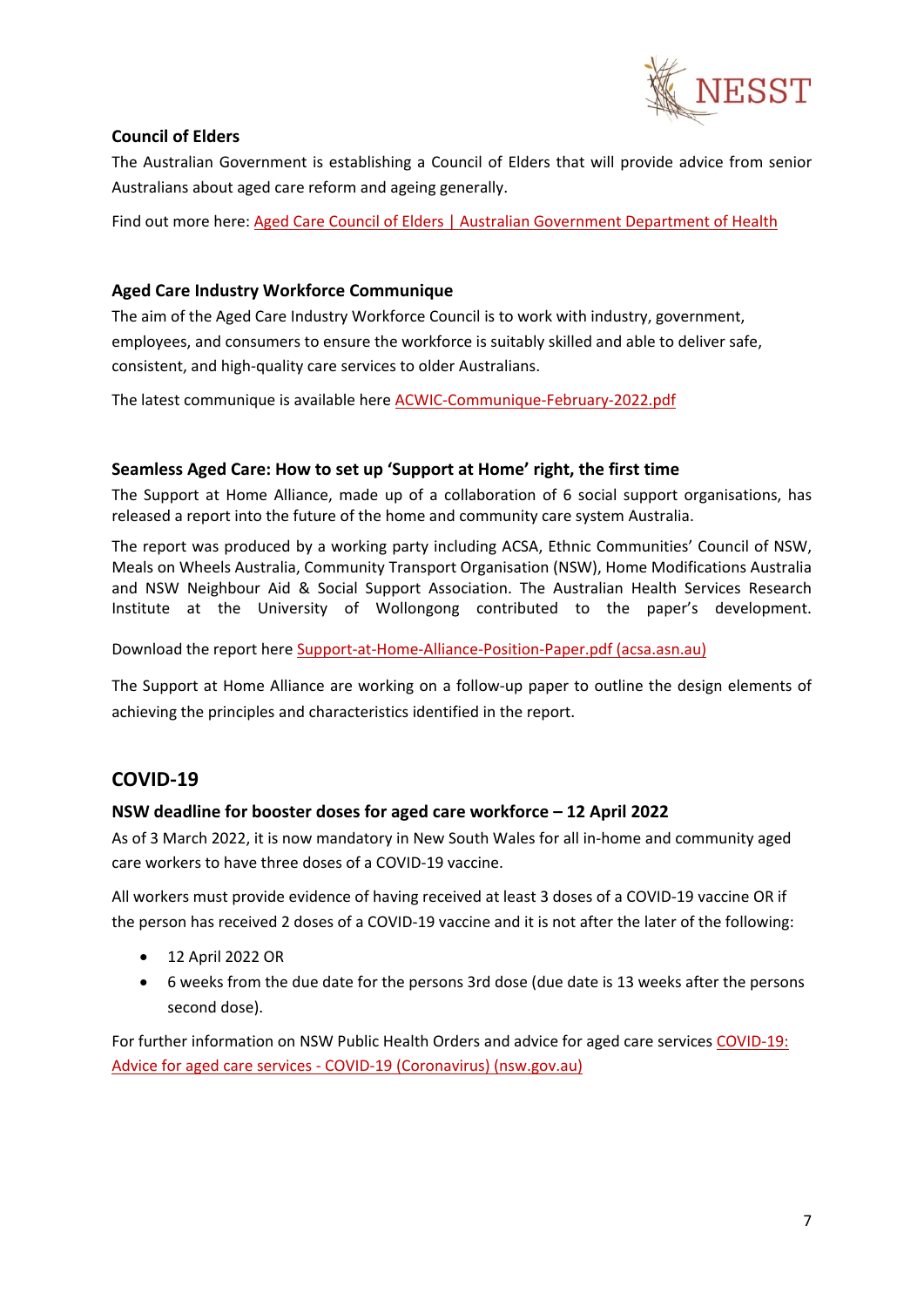

## <span id="page-7-0"></span>**COVID Booster Reporting for CHSP**

From 25 January 2022 providers must report every Tuesday on COVID-19 vaccinations, exemptions and booster doses.

Report through your My Aged Care Portal. Find the Quick Reference Guide – How to view, add and update COVID-19 vaccination data here:

Quick Reference Guide – [How to view, add and update COVID-19 vaccination data | Australian](https://www.health.gov.au/resources/publications/quick-reference-guide-how-to-view-add-and-update-covid-19-vaccination-data)  [Government Department of Health](https://www.health.gov.au/resources/publications/quick-reference-guide-how-to-view-add-and-update-covid-19-vaccination-data)

## <span id="page-7-1"></span>**COVID-19 Grief and Trauma Resources for Aged Care**

[The Australian Centre for Grief and Bereavement \(ACGB\)](https://aged.grief.org.au/) offers COVID-19 grief and trauma resources for aged care residents, home care recipients, community workers, residential aged care staff, volunteers and other organisations associated with aged care. The supports include written resources, bereavement counselling, webinars, online courses and support groups.

#### <span id="page-7-2"></span>**Commonwealth Home Support Programme (CHSP) – Emergency support for COVID-19**

The objective of this grant (number GO3877) is to provide assistance through limited financial support to existing CHSP service providers to enable them to respond to unforeseen and exceptional circumstances that directly impact on existing service delivery arrangements that are beyond the control of the grant recipient.

Closing date for the grant is 30 June 2022. Find more information and apply here:

<https://www.grants.gov.au/Go/Show?GoUuid=6c903322-0521-8405-245c-dd56c93b7960>

Where providers incur additional costs in supporting increased hospital discharges, due to COVID-19, they can apply for funding under this grant.

## <span id="page-7-3"></span>**Food Relief during COVID-19**

Food relief in NSW is available for people who are experiencing hardship and do not have the means to obtain their own groceries. Contact [Foodbank](https://www.foodbank.org.au/?state=nsw-act) or [Ozharvest](https://www.ozharvest.org/) for more information.

## <span id="page-7-4"></span>**Coronavirus and Australian workplace laws**

The Fair Work Ombudsman provides Information on workplace laws, obligations and entitlements for employers and employees during the coronavirus pandemic.

The link is[: Coronavirus and Australian workplace laws -](https://coronavirus.fairwork.gov.au/) Fair Work Ombudsman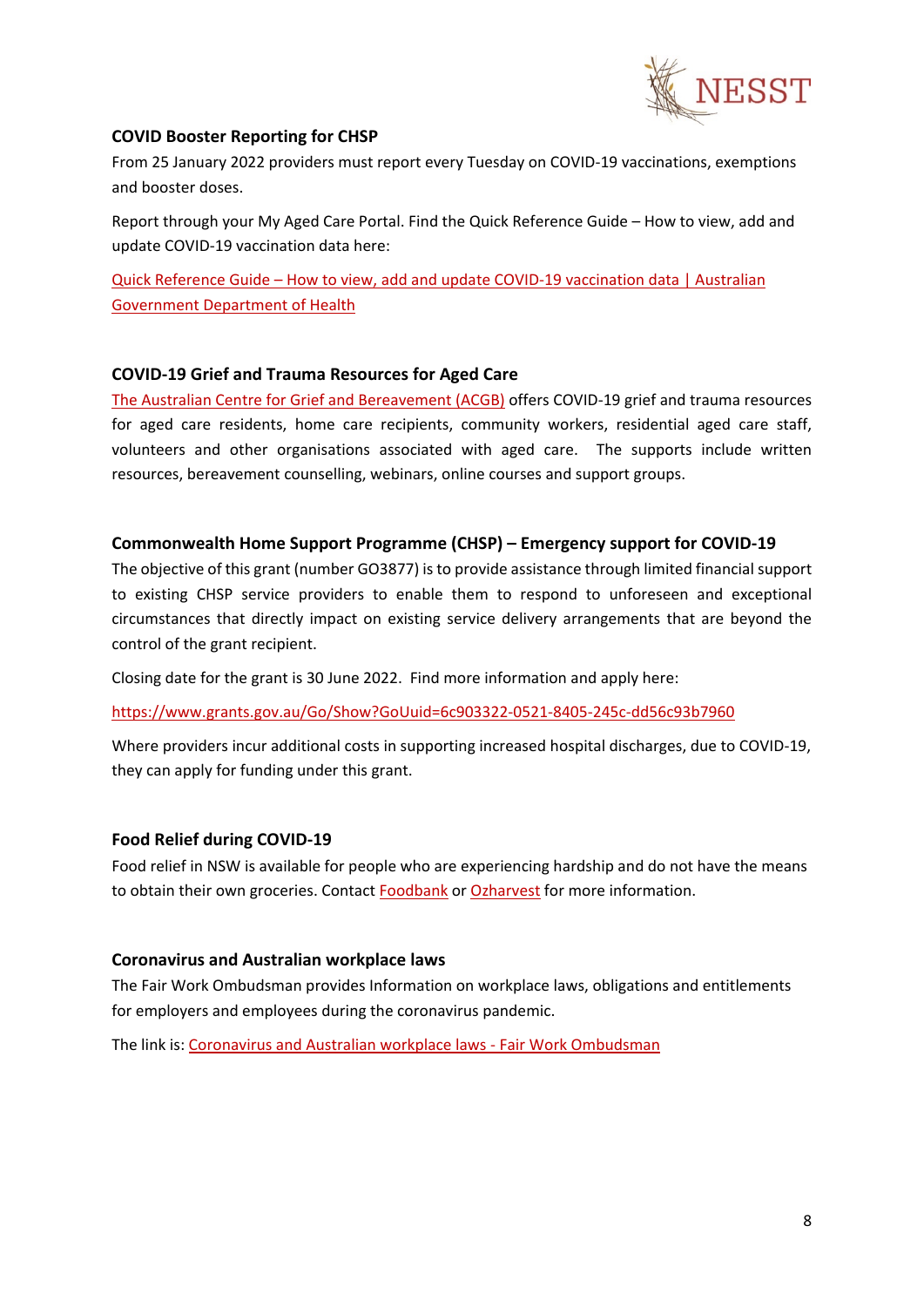

# <span id="page-8-0"></span>**Emergencies and Natural Disasters**

#### <span id="page-8-1"></span>**NSW Government disaster recovery and relief**

Information on disaster relief and support is available here:

[Disaster relief and support | NSW Government](https://www.nsw.gov.au/disaster-recovery/disaster-relief-and-support)

#### <span id="page-8-2"></span>**Disaster Assist**

Australian Government website with information about available support during disasters, as well as a range of resources. The link is [Disaster Assist](https://www.disasterassist.gov.au/)

# <span id="page-8-3"></span>**Other Resources and Information**

#### <span id="page-8-4"></span>**Closing the Gap Community Consultations**

NSW CAPO (Coalition of Aboriginal Peak Organisations) are holding Closing the Gap community consultations now across NSW. Find out more here:

[NSW CAPO \(Coalition of Aboriginal Peak Organisations\) -](https://alc.org.au/nsw-capo/) NSW Aboriginal Land Council (alc.org.au)

Select your region from this page and you will be taken to the registrations for each town.

#### <span id="page-8-5"></span>**Changes to the SCHADS Award**

Information about changes to the SCHADS Award from 1 July 2022 is available from the Fair Work Ombudsman here:

[Changes to minimum payments for part-time employees –](https://www.fairwork.gov.au/newsroom/news/changes-minimum-payments-part-time-employees-social-and-community-services-award) Social and Community Services Award - [Fair Work Ombudsman](https://www.fairwork.gov.au/newsroom/news/changes-minimum-payments-part-time-employees-social-and-community-services-award)

## <span id="page-8-6"></span>**Centre for Social Impact's Indicator Engine**

Amplify Social Impact (Amplify) provide a range of solutions to help the social sector measure, understand, and achieve social change. They are launching The Indicator Engine, which is the first consistent, evidence-backed and easy-to-use impact measurement tool available to the Australian forpurpose sector for free or at a low-cost (depending on the type and size of your organisation).

Register to attend the event on 16 March here: [Launch: Amplify Social Impact Online , Hosted online,](https://events.humanitix.com/amplify-social-impact-online-launch)  [16th of March | Humanitix](https://events.humanitix.com/amplify-social-impact-online-launch)

And learn more about Amplify here: [Amplify Social Impact | Amplify Social Impact \(csi.edu.au\)](https://amplify.csi.edu.au/)

## <span id="page-8-7"></span>**2022 Continence Foundation Carer of the Year Award**

This annual award honours unpaid carers who improve their loved one's quality of life.

Find out more and nominate a carer here: [Carer of the year nominations -](https://continence.eventsair.com/ncoi2022/carer-nominations-details/Site/Register) correct - To nominate a [carer, please create an account \(eventsair.com\)](https://continence.eventsair.com/ncoi2022/carer-nominations-details/Site/Register)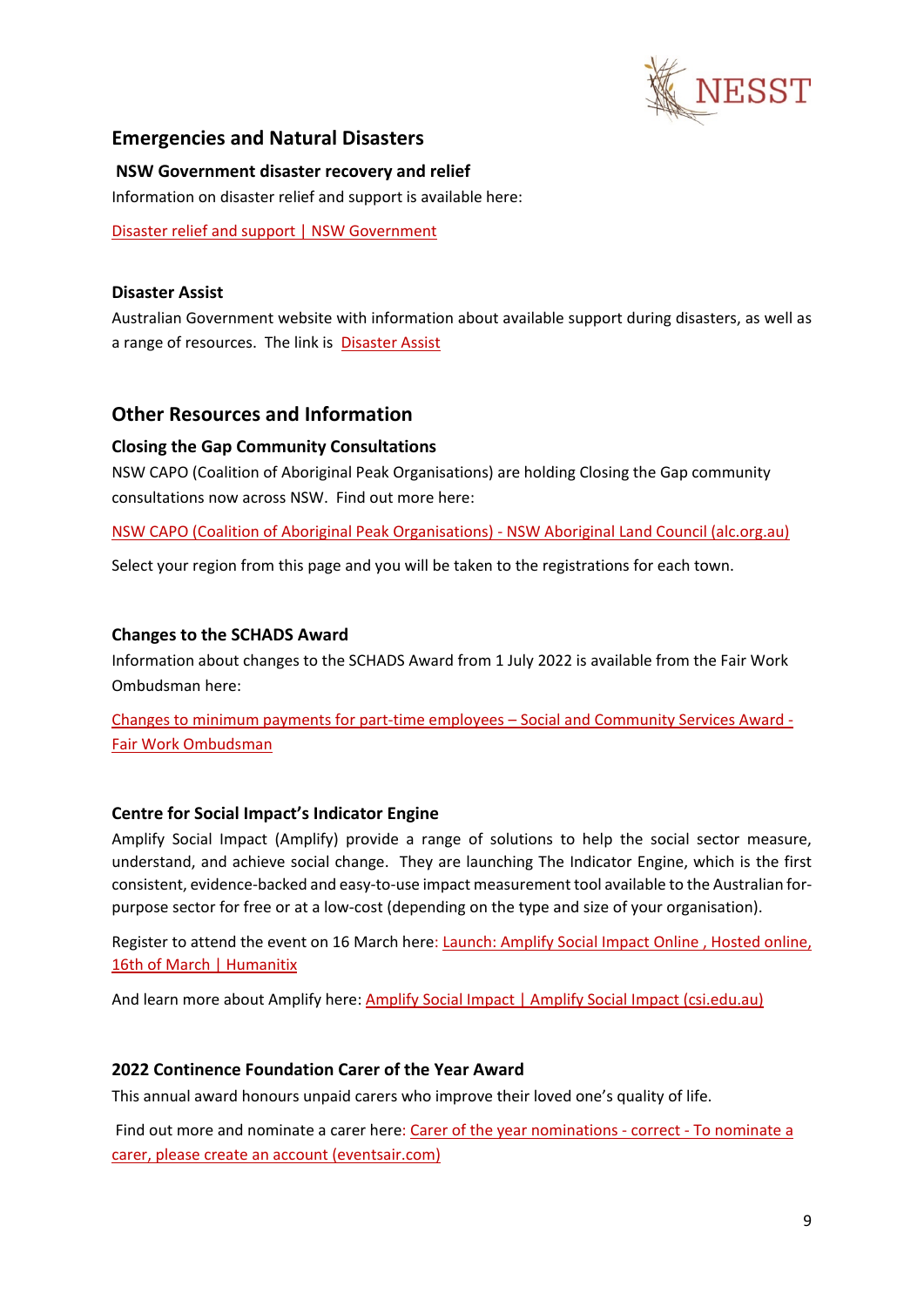

#### <span id="page-9-0"></span>**Goal Directed Care Planning Resources**

Kate Pascale and Associates is a capacity building consultancy firm based in Victoria. A range of resources are available from their website on goal directed care planning for CHSP services [here.](https://kpassoc.com.au/resources/gdcp-resources/)

Client monitoring, feedback and review resources are [here.](https://kpassoc.com.au/wp-content/uploads/2019/07/Monitoring-Feedback-and-Review-of-service-specific-care-plans_On-Line.pdf)

#### <span id="page-9-1"></span>**Suicide Prevention for Seniors Program (NSW)**

The Suicide Prevention for Seniors Program is funded by the NSW Government and presented by Anglicare. To be eligible for this free training you need to be working with older people and be based in NSW.

The program includes an online general suicide prevention course followed by a workshop contextualising the training for seniors. Both sections should take about three hours to complete.

If you are interested, please email Program Coordinator Nancy Gewargis at [nancy.gewargis@anglicare.org.au](mailto:nancy.gewargis@anglicare.org.au) or visit the [Anglicare website.](https://www.anglicare.org.au/what-we-offer/mental-health/suicide-prevention-for-seniors/)

#### <span id="page-9-2"></span>**Justice Connect – Free Constitution Tool**

Need to draft or change your constitution? Justice Connect have launched a Constitution Tool for NSW-based incorporated associations. Taking just 20 minutes, the Constitution Tool asks you a series of questions in simple, plain English about how you would like your association to operate. It then generates a customised constitution.

Find out more or use the tool here: A Constitution Tool [helping NSW-incorporated associations –](https://justiceconnect.org.au/fairmatters/new-constitution-tool-helping-nsw-incorporated-associations/) [Justice Connect](https://justiceconnect.org.au/fairmatters/new-constitution-tool-helping-nsw-incorporated-associations/)

## <span id="page-9-3"></span>**Free Governance Health Checks**

Does your community organisation need a governance refresh? Justice Connect Not-for-profit Law are offering free Governance Health Checks to eligible not-for-profit organisations in the social services and health sectors and Aboriginal Community Controlled Organisations based in NSW, thanks to the NSW Government's Social Sector Transformation Fund.

Find out more information and apply here: [SSTF: Governance Health Checks | Not-for-profit Law @](https://nfplaw.org.au/sstf-governance-health-checks) [Justice Connect \(nfplaw.org.au\)](https://nfplaw.org.au/sstf-governance-health-checks)

## <span id="page-9-4"></span>**Aged Care Specialist Officers**

Aged Care Specialist Officers (ACSO) are being introduced in Services Australia centres, to assist older people access aged care services. Further information about the program can be found here:

How we can [help you with My Aged Care face-to-face services - My Aged Care face-to-face services -](https://www.servicesaustralia.gov.au/how-we-can-help-you-with-my-aged-care-face-to-face-services?context=55715)  [Services Australia](https://www.servicesaustralia.gov.au/how-we-can-help-you-with-my-aged-care-face-to-face-services?context=55715)

Please note, there are no ACSOs in the New England region yet.